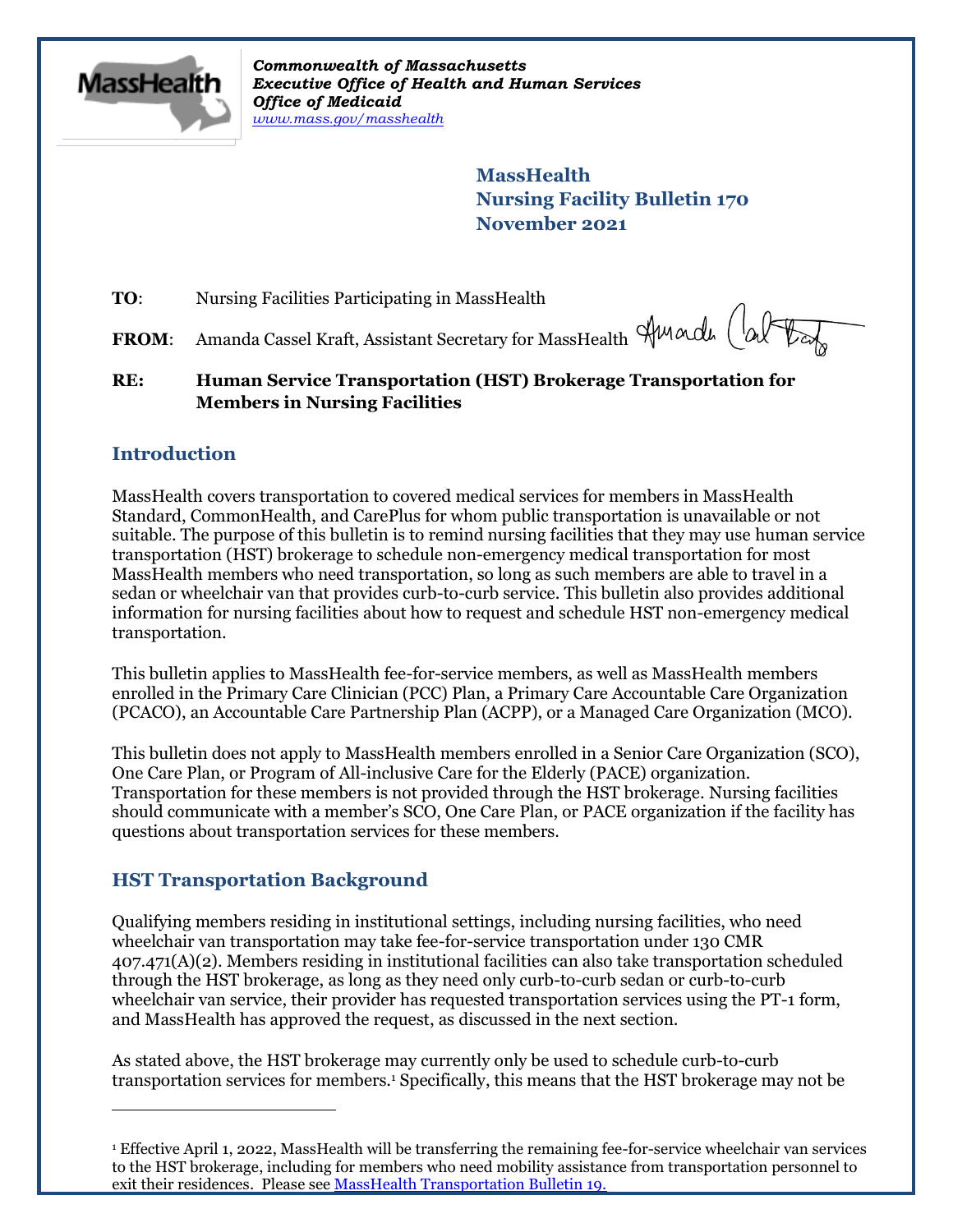**MassHealth Nursing Facility Bulletin 170 November 2021 Page 2 of 3**

used to schedule transportation services for members who need mobility assistance from transportation provider personnel to:

- exit their home or nursing facility;
- move from their home or facility to the vehicle; or
- move from the vehicle to the medical appointment.

The current HST transportation brokers are Montachusett Regional Transit Authority (MART) for HST Service Area 1 (Western Massachusetts) and HST Service Area 2 (Northeastern Massachusetts, including metropolitan Boston), and Greater Attleboro Taunton Regional Transit Authority (GATRA) for HST Service Area 3 (Southeastern Massachusetts). For a listing of brokers by town, please see [www.mass.gov/doc/find-your-hst-broker/download.](http://www.mass.gov/doc/find-your-hst-broker/download)

## **Requesting and Scheduling HST Transportation**

Authorized providers, managed care representatives, and others currently authorized to request transportation services under 130 CMR 407.421(C): *Provider Request for Transportation* may submit PT-1 forms for all individuals in their care authorized to receive MassHealth transportation services.

Notwithstanding 130 CMR 407.421(C), MassHealth authorizes nursing facility providers to submit PT-1 forms to request authorization for curb-to-curb transportation services for eligible MassHealth members in their care. The PT-1 form documents the medical necessity of the transportation requested and its authorization by appropriate personnel. The PT-1 form must be approved in order to schedule non-emergency medical transportation for the member with the transportation broker.

Requests should be submitted via the Customer Web Portal (CWP), available at [www.mass.gov/how-to/how-to-complete-and-submit-or-view-the-pt-1-online.](https://www.mass.gov/how-to/how-to-complete-and-submit-or-view-the-pt-1-online)

Once the member's PT-1 form is approved, transportation can be scheduled directly with the transportation broker for your region. MART's HST webpage is available at [www.mrta.us/masshealth/about](http://www.mrta.us/masshealth/about), and GATRA's HST webpage is available at [www.gatra.org/masshealth-hst/.](http://www.gatra.org/masshealth-hst/)

### **Additional Information and Resources**

For more information about HST transportation, please see the **Human Service Transportation** [Office.](https://www.mass.gov/orgs/human-service-transportation-office) For more information about the broker contracts with MART and GATRA, please see [www.mass.gov/info-details/new-hst-contract-in-effect-as-of-july-1-2021.](http://www.mass.gov/info-details/new-hst-contract-in-effect-as-of-july-1-2021) Please also see the MassHealth LTSS Provider Portal at [www.masshealthltss.com.](http://www.masshealthltss.com/)

# **MassHealth Website**

This bulletin is available on th[e MassHealth Provider Bulletins](http://www.mass.gov/masshealth-provider-bulletins) web page.

[Sign up](https://www.mass.gov/forms/email-notifications-for-provider-bulletins-and-transmittal-letters) to receive email alerts when MassHealth issues new bulletins and transmittal letters.